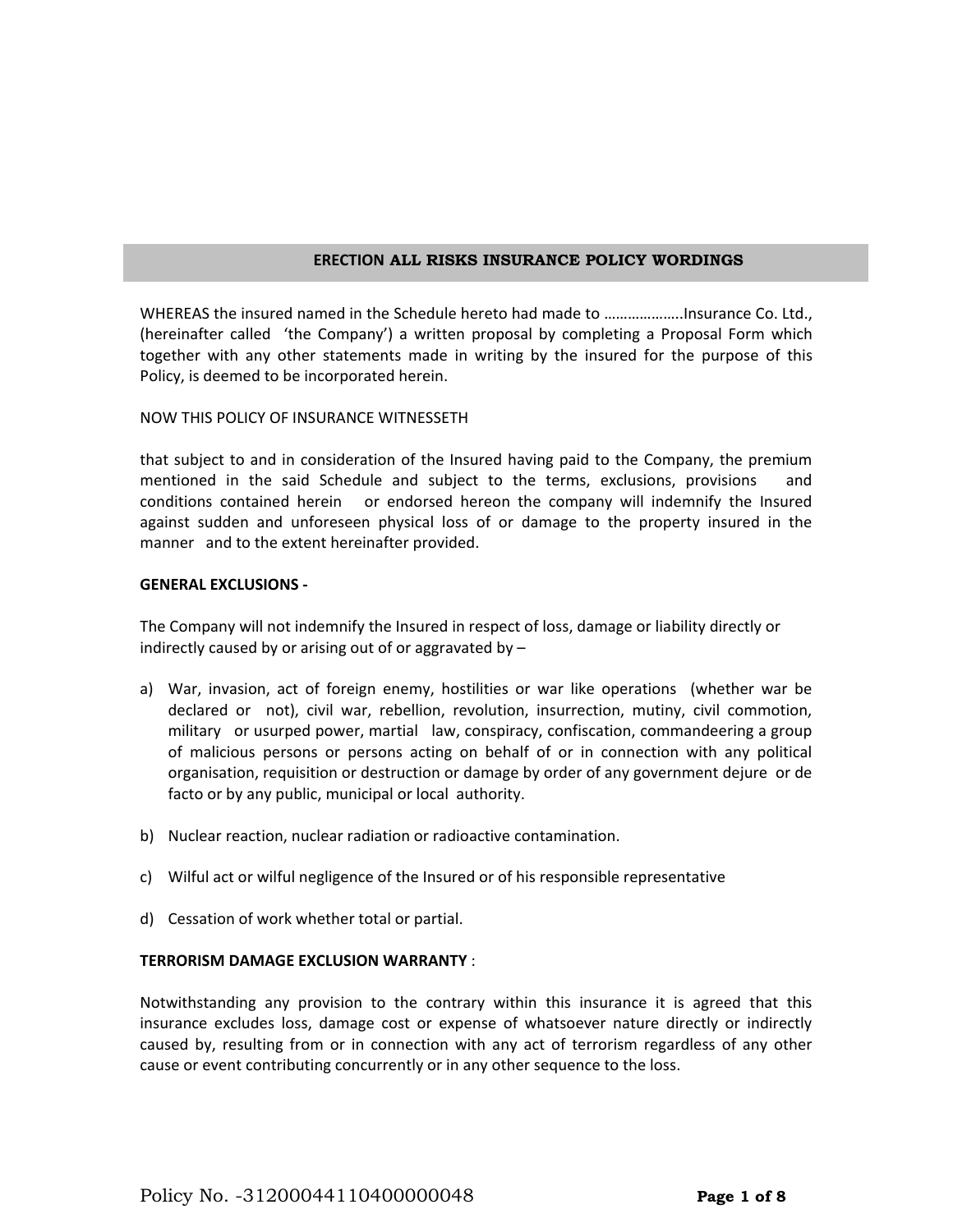For the purpose of this endorsement an act of terrorism means an act, including but not limited to the use of force or violence and / or the threat thereof, of any person or group(s) of persons whether acting alone or on behalf of or in connection with any organisation(s) or government(s), committed for political, religious, ideological or similar purpose including the intention to influence any government and/or to put the public, or any section of the public in fear.

The warranty also excludes loss, damage, cost or expenses of whatsoever nature directly or indirectly caused by, resulting from or in connection with any action taken in

controlling, preventing, suppressing or in any way relating to action taken in respect of any act of terrorism.

If the Company alleges that by reason of this exclusion, any loss, damage, cost or expenses is not covered by this insurance the burden of proving the contrary shall be upon the insured.

In the event any portion of this endorsement is found to be invalid or unenforceable, the remainder shall remain in full force and effect.

In any action, suit or other proceedings where the company allege that by reason of the provisions of Exclusion (a) above any loss, destruction, damage or liability is not covered by this insurance, the burden of proving that such loss, destruction, damage or liability is covered shall be upon the Insured.

# **PERIOD OF COVER –**

The liability of the Company shall commence, (notwithstanding any date to the contrary specified in the Schedule) only from the time after the unloading of the property specified in the Schedule from any conveyance at the site specified in the schedule and shall continue until immediately after the first test operation or test loading is concluded (whichever is earlier) but in no case beyond four weeks from the day on which after completion of erection a trial running is made and/or readiness for work is declared by the erectors/contractors, whichever is earlier. If however, a part of a plant or one or several machine/s is/are tested and put into operation the cover and consequently the liability of the Company for that particular part of the plant or machine ceases whereas it continues for the remaining parts which are not yet ready.

In case after the expiry of four weeks of trial running, approval of the plant or any part thereof is not given by the concerned Authorities the cover for the extended period of further trial running can be covered at extra premium to be arranged before hand.

If the actual erection period is shorter than the period indicated in the Schedule, no refund of premium shall be allowed, unless specifically allowed by Insurers.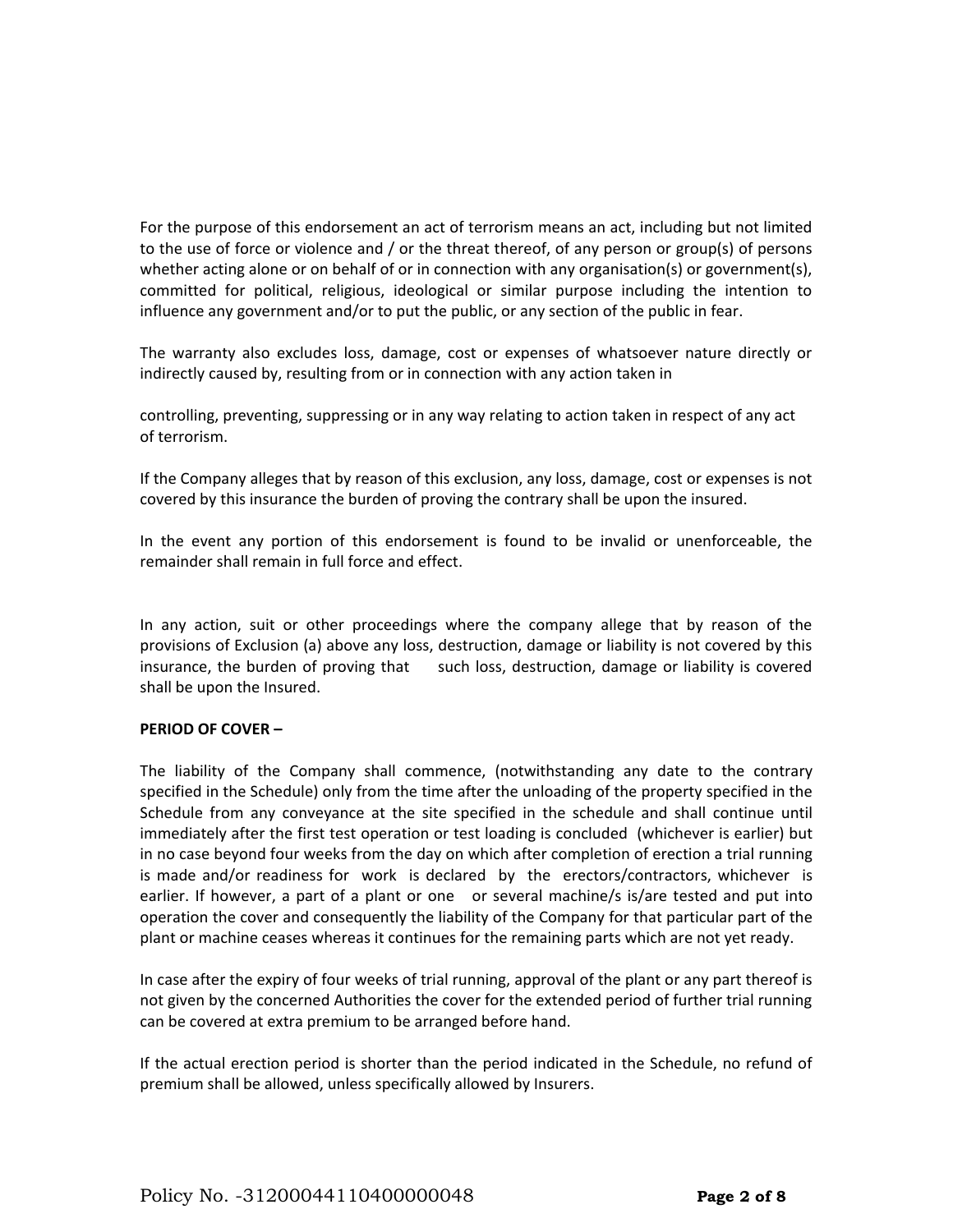In the case of second-hand/used property, the insurance hereunder shall however, cease immediately on the commencement of the testing.

At the latest, the insurance shall expire on the date specified in the Schedule but if the work of erection and test operations included in the insurance is not completed within the time specified hereunder, the company may extend the period of Insurance but the Insured shall pay to the Company additional premium at agreed rates.

## **GENERAL CONDITIONS -**

- **1.** The due observance and fulfillment of the terms of this Policy in so far as they relate to anything to be done or complied with by the Insured and the truth of the statements and answers in the questionnaire and proposal made by the Insured shall be a condition precedent to any liability of the company
- **2.** The Schedule and the Section(s) shall be deemed to be incorporated in and form part of this policy and the expression 'this Policy' wherever used in this contract shall be read as including the Schedule and the Section(s). Any word or expression to which a specific meaning has been attached in any part of this Policy or of the Schedule or of the Section(s) shall bear such meaning wherever it may appear.
- **3.** The Insured shall at his own expense take all reasonable precautions and comply with all reasonable recommendations of the Company to prevent loss, damage or liability and comply with statutory requirements and manufacturers' recommendations.
- **4(a)**Representatives of the Company shall at any reasonable time have the right to inspect and examine the risk and the Insured shall provide the representatives of the company with all details and information necessary for the assessment of the risk.
- **b)** The Insured shall immediately notify the Company by telegram and in writing of any material change in the risk and cause at his own expense such additional precautions to be taken as circumstances may require and the scope of cover and/or premium shall, if necessary be adjusted accordingly.

No material alteration shall be made or admitted by the Insured whereby the risk is increased unless the continuance of the Insurance be confirmed in writing by the Company.

- **5.** In the event of any occurrence, which might give rise to a claim under this Policy, the Insured shall
	- a) immediately notify the Company by telephone or telegram as well as in writing giving an indication as to the nature and extent of loss or damage.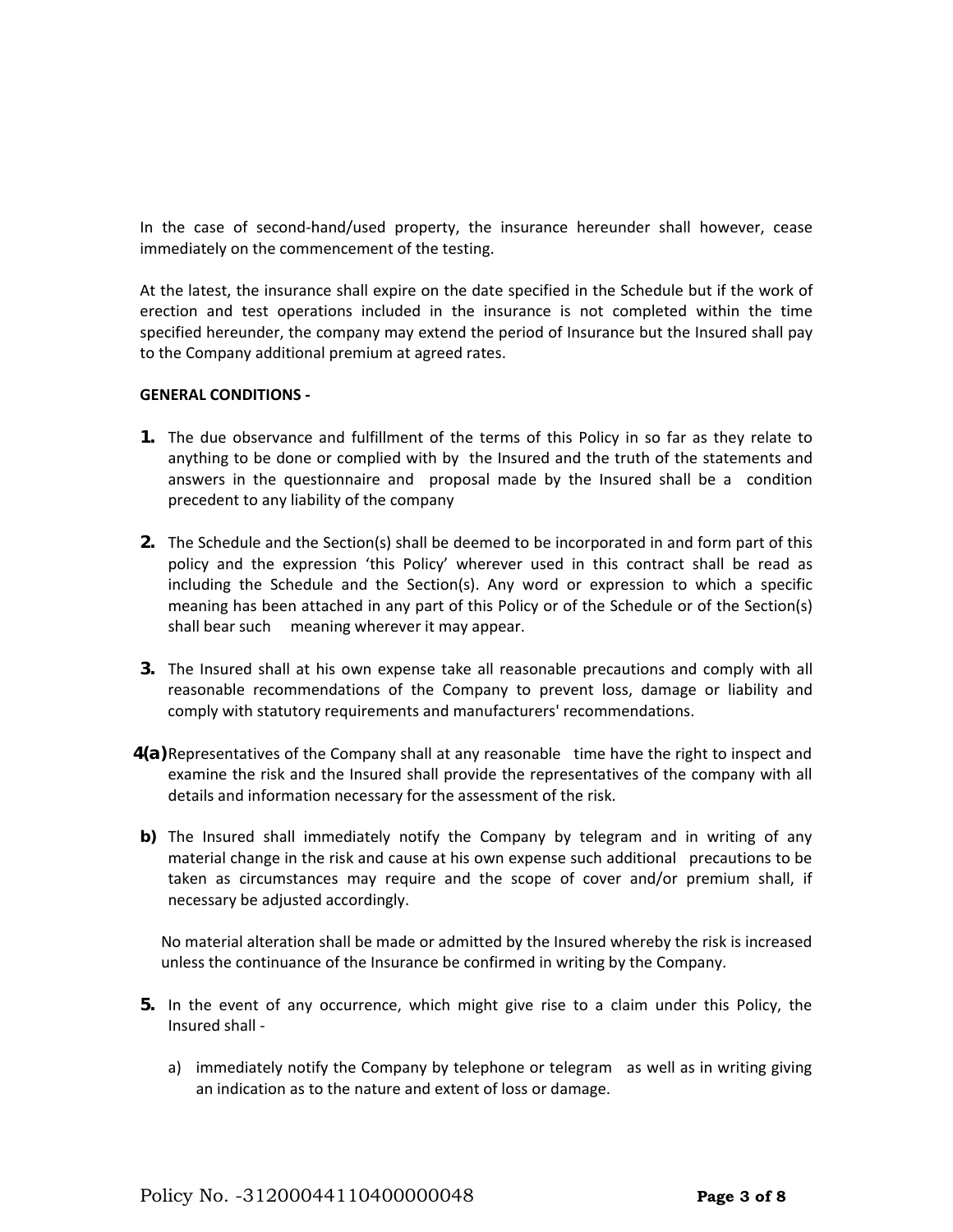- b) take all steps within his power to minimize the extent of the loss or damage
- c) preserve the parts affected and make them available for inspection by a representative of the company or surveyor deputed by the Company.
- d) furnish all such information and documentary evidence as the company may require.
- e) inform the police authorities in case of loss or damage due to theft or burglary.

The Company shall not in any case be liable for loss, damage or liability of which no notice has been received by the company within 14 days of its detection.

Upon notification being given to the Company under this condition, the Insured may carry out the repair or replacement of any minor damage not exceeding Rs.7,500/-. In all other cases a representative of the company shall have the opportunity of inspecting the loss or damage before any repairs or alterations are affected. If a representative of the company does not carry out the inspection within a period of time which could be considered as adequate under the circumstances the Insured is entitled to proceed with the repairs or replacement.

The liability of the Company under this Policy in respect of any item sustaining damage shall cease if said item is not repaired properly without delay.

- **6.** The Insured shall at the expense of the Company do and concur in doing and permit to be done all such acts and things as may be necessary or required by the Company in the interest of any rights or remedies, or of obtaining relief or indemnity from parties (other than those insured under this Policy) to which the company shall be or would become entitled or subrogated upon their paying for or making good any loss or damage under this Policy, whether such acts and things shall be or become necessary or required before or after the Insured's indemnification by the company.
- **7.** If any dispute or difference shall arise as to the quantum to be paid under this Policy (liability being otherwise admitted) such difference shall independently of all other questions be referred to the decision of a sole arbitrator, to be appointed in writing by the parties to or, if they cannot agree upon a single arbitrator within 30 days of any party invoking Arbitration, the same shall be referred to a panel of three Arbitrators comprising of two Arbitrators - one to be appointed by each of the parties to the dispute/difference, and the third Arbitrator to be appointed by such two Arbitrators and arbitration shall be conducted under and in accordance with the provisions of the Arbitration and Conciliation Act 1996.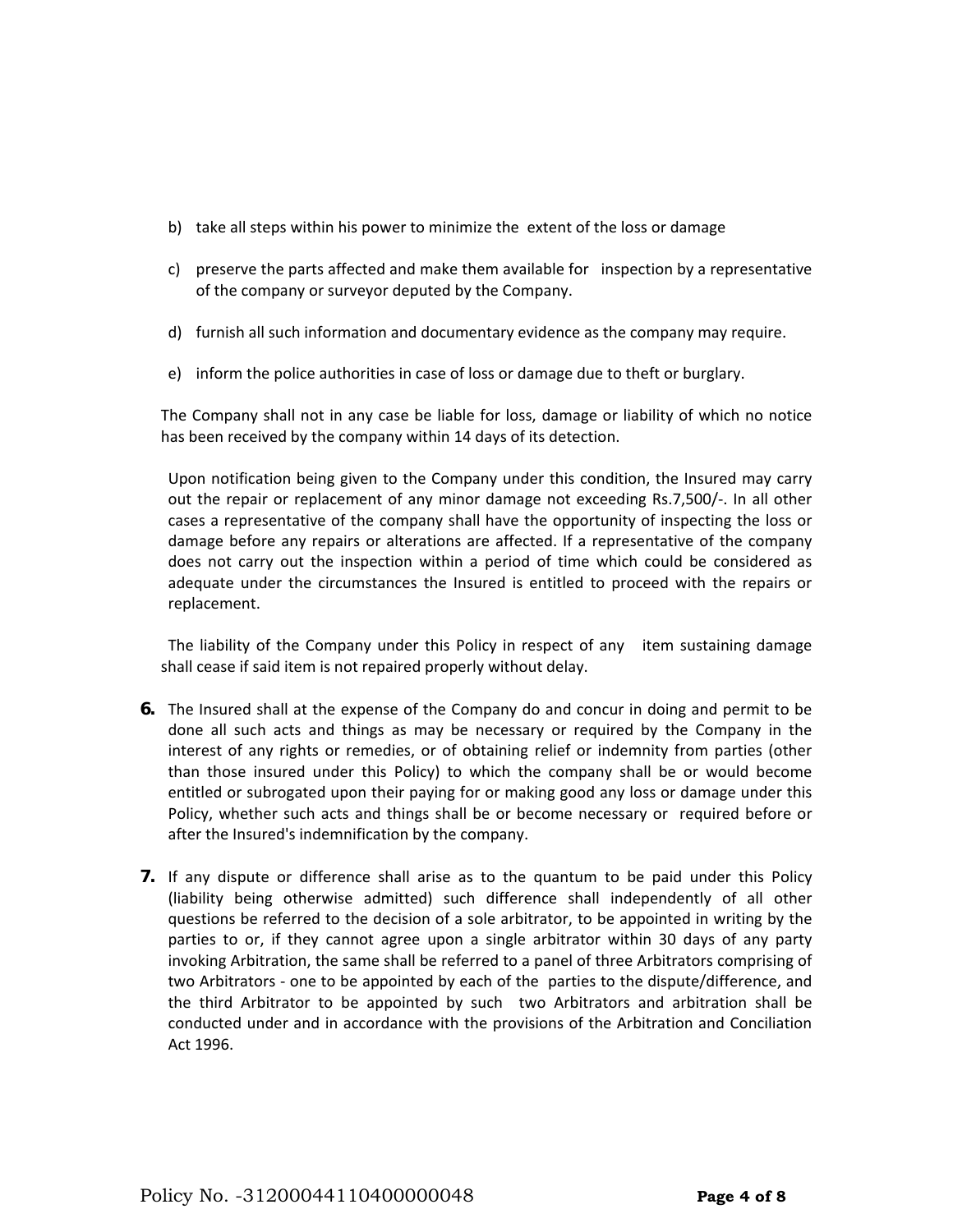It is clearly agreed and understood that no difference or dispute shall be referable to arbitration as hereinbefore provided, if the Company has disputed or not accepted liability under or in respect of this Policy.

It is hereby expressly stipulated and declared that it shall be a condition precedent to any right of action or suit upon this Policy that the award by such Arbitrator/Arbitrators of the amount of the loss or damage shall be first obtained.

- **8.** If a claim is in any respect fraudulent, or if any false declaration is made or used in support thereof, or if any fraudulent means or devices are used by the Insured or anyone acting on his behalf to obtain any benefit under this Policy, or if a claim is made and rejected and no action or suit is commenced within three months after such rejection or, in case of arbitration taking place as provided therein, within three months after the Arbitrator or Arbitrators or Umpire have made their award, all benefit under this Policy shall be forfeited.
- **9.** If at the time any claim arises under this Policy there be any other insurance covering the same loss, damage or liability the company shall not be liable to pay or contribute more than their rateable proportion of any claim for such loss, damage or liability.
- **10.** This insurance may be terminated at the request of the Insured at any time in which case the Insurers will refund appropriate premium amount subject to the following conditions.
	- i) Claims experience under the policy as on date of cancellation should be less than 60 % of reworked premium.
	- ii) The unexpired period is not less than 3 months or 25% of the policy period, whichever is less
	- iii) Testing period should not have commenced.

This insurance may also at any time be terminated at the option of the Insurer by 15 days notice to that effect being given to the Insured in which case the Insurers shall be liable to repay on demand a rateable proportion of the premium for the unexpired term from the date of cancellation.

# **SECTION I - MATERIAL DAMAGE**

The Company hereby agrees with the Insured (subject to the exclusions and conditions contained herein or endorsed hereon) that if, at any time during the period of insurance stated in the said Schedule, or during any further period of extension thereof the property (except packing materials of any kind) or any part thereof described in the said Schedule be lost, damaged or destroyed by any cause, other than those specifically excluded hereunder, in a manner necessitating replacement or repair the Company will pay or make good all such loss or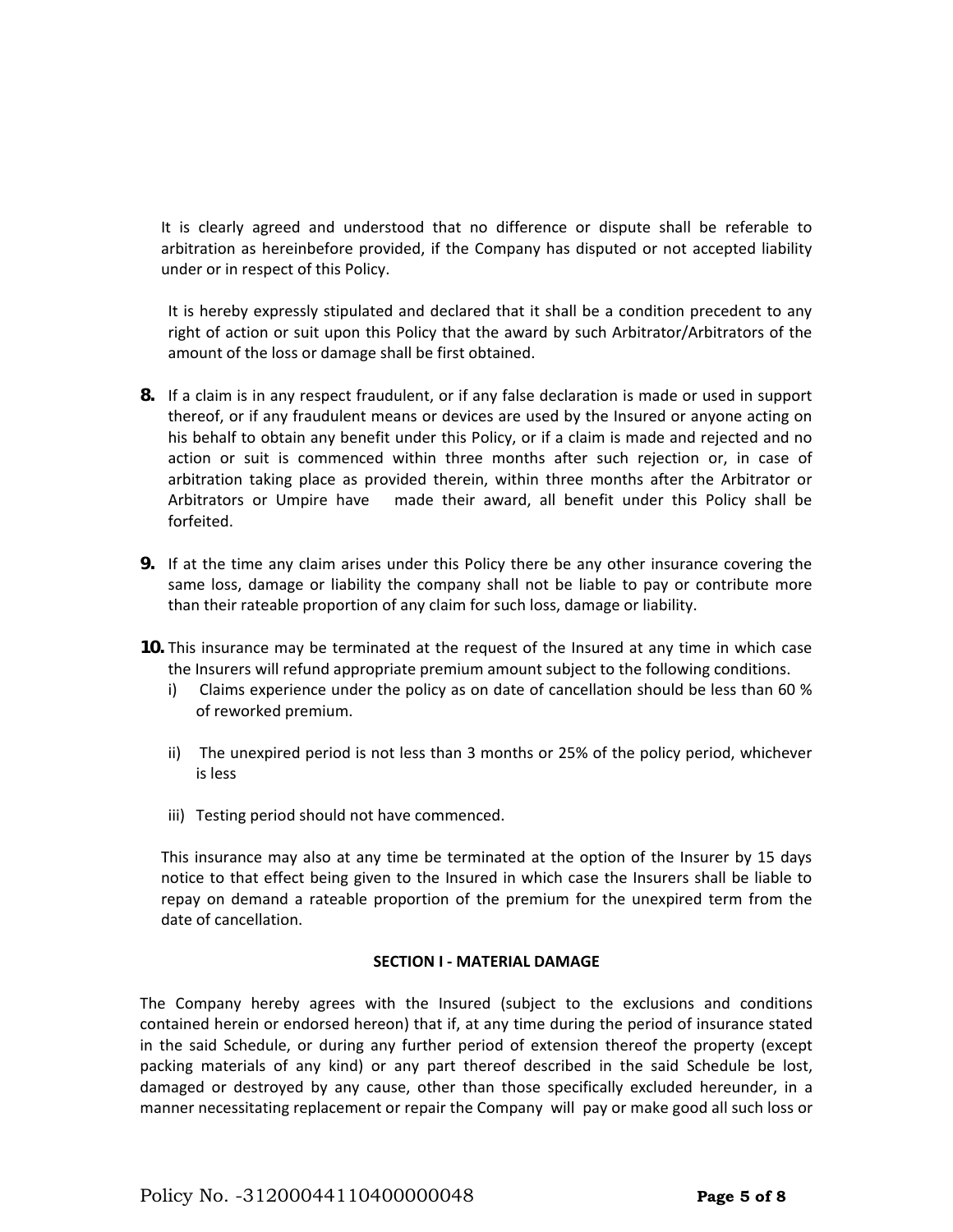damage up to an amount not exceeding in respect of each of the items specified in the Schedule the sum set opposite thereto and not exceeding in the whole the total sum insured hereby -

The Company will also reimburse the Insured for the cost of clearance and removal of debris following upon any event giving rise to an admissible claim under this policy but not exceeding in all the sum (if any) set opposite thereto in the Schedule.

## **EXCLUSION TO SECTION I -**

The Company, shall not, however, be liable for -

- a) the first amount of the loss arising out of each and every occurrence shown as Excess in the Schedule;
- b) loss discovered only at the time of taking an inventory;
- c) normal wear and tear, gradual deterioration due to atmospheric conditions or otherwise, rust, scratching of painted or polished surfaces or breakage of glass;
- d) loss or damage due to faulty design, defective material or casting, bad workmanship other than faults in erection.

This exclusion shall be limited to the items immediately affected and shall not be deemed to exclude loss or damage to other insured items resulting from such excluded perils;

- e) the cost necessary for rectification or correction of any error during erection unless resulting in physical loss or damage;
- f) loss of or damage to files, drawings, accounts, bills, currency, stamps, deeds, evidence of debt, notes, securities cheques, packing materials such as cases, boxes, crates;
- g) any damage or penalties on account of the Insured's non- fulfillment of the terms of delivery or completion under his Contract of Erection or of any obligations assumed thereunder including consequential loss of any kind or description or for any aesthetic defects or operational deficiencies.

### **PROVISIONS APPLYING TO SECTION I -**

**Memo 1. SUM INSURED** –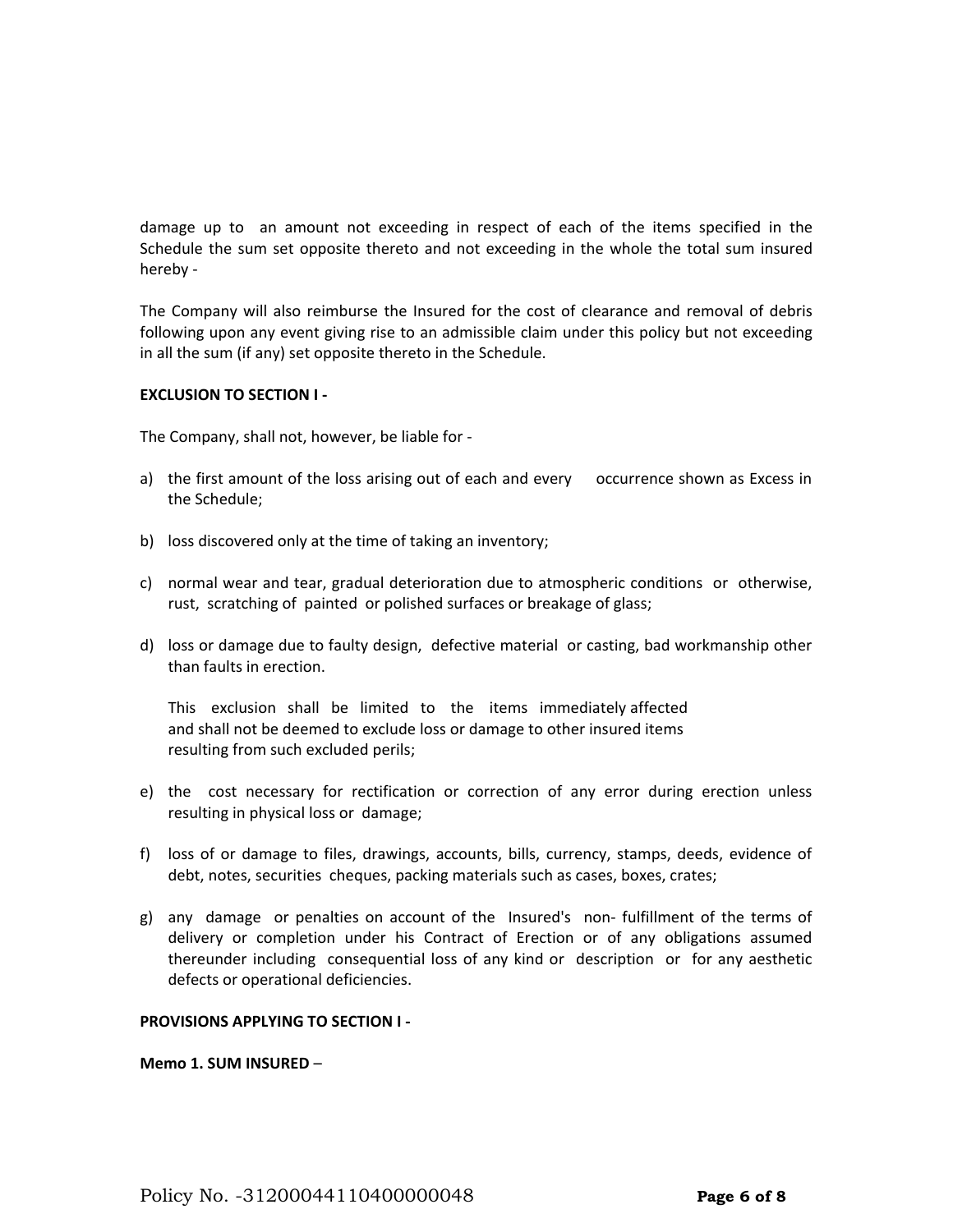It is a requirement of this insurance that the Sum of Insurance stated in the Schedule shall not be less than the completely erected value of the property inclusive of freights, customs duty, erection cost and the Insured undertakes to increase or decrease the amount of insurance in the event of any material fluctuation in the level of wages or prices. Provided always that such increase or decrease shall take effect only after the same has been recorded on the Policy by the Company.

If, in the event of the occurrence of a loss, or damage it is found that the Sum Insured representing the completely erected value of the property and/or of particular items involved is less than the amount required to be insured the amount recoverable by the Insured under the Policy shall be reduced in such proportion as the Sum Insured bears to the amount required to be insured.

# **Memo 2. PREMIUM ADJUSTMENT** –

The sum insured under the Policy representing the completely erected value of the plant machinery/project shall be adjustable at completion of erection on the basis of the actual values to be declared by the insured in respect of freight and handling charges, customs dues and costs of erection and the difference in premium shall be met with by payment, at the rate agreed to or by the insured as the case may be. Any increase or decrease in prime cost of Plant and Equipment shall not be the subject matter of premium adjustment.

# **Memo 3. BASIS OF LOSS SETTLEMENT** -

In the event of any loss or damage the basis of any settlement under this Policy shall be -

- **a)** in the case of damage which can be repaired, the cost of repairs necessary to restore the items to their condition immediately before the occurrence of the damage less salvage, **OR**
- b) in the case of a total loss the actual value of the items immediately before the occurrence of the loss **less** salvage;

However, only to the extent the costs claimed has to be borne by the Insured and to the extent they are included in the Sum Insured and provided always that the provisions and conditions have been complied with.

All damages which can be repaired shall be repaired, but if the cost of repairing any damage equals or exceeds the value of the items immediately before the occurrence of the damage the settlement shall be made on the basis provided for in (b) above.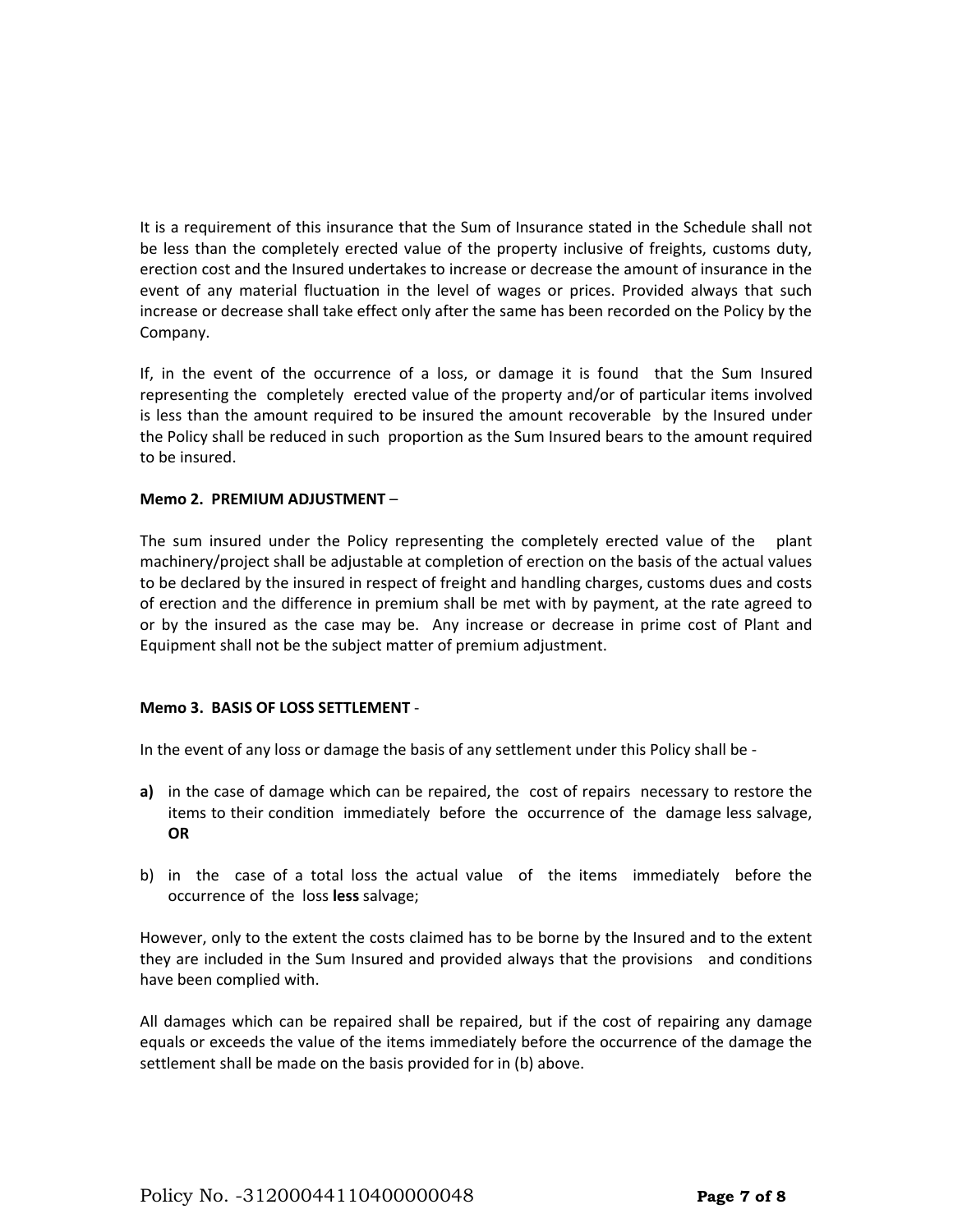The cost of any provisional repairs will be borne by the Company if such repairs constitute part of the final repairs and do not increase the total repair expenses.

The cost of any alterations, additions and/or improvements shall not be recoverable under this Policy.

**Extension of Cover –** Any extra charges incurred for overtime, work on holidays, express freight (including air freight), are not covered by this insurance, unless agreed upon at an additional premium.

In the event of loss or damage the insurance shall notwithstanding be maintained in force during the period of insurance for the sum insured, the insured undertaking to pay a pro-rata additional premium of the full amount of each claim for the loss or damage from the date of such loss to the expiry of the period of insurance.

# **Memo 4. CONSTRUCTION PLANT AND MACHINERY -**

Loss of or damage to Construction Plant and Machinery excludes loss or damage directly caused by its own explosion or its own mechanical or electrical breakdown or derangement.

# **Memo 5 - SURROUNDING PROPERTY -**

Loss or damage to property located on or adjacent to the site and belonging to or held in care, custody or control of the Principal(s) or the Contractor (s) shall only be covered if occurring directly due to the erection, construction or testing of the items insured under Section I and happening during the period of cover, and provided that a separate Sum therefore has been entered in the Schedule under Section I, Item 5 for Principal's specified surrounding property. This cover does not apply to construction/erection machinery, plants and equipment.

### **Memo 6 – MAJOR PERILS/ACTS OF GOD CLAIMS** -

The Major Perils/Acts of God Claims shall mean the claims arising out of -

- a) Earthquake Fire & Shock
- b) Landslide/Rockslide/Subsidence,
- c) Flood/Inundation,
- d) Storm/Tempest/Hurricane/Typhoon/Cyclone/lightning or other atmospheric disturbances.

### **SECTION II - THIRD PARTY LIABILITY**

The Company will indemnify the Insured against -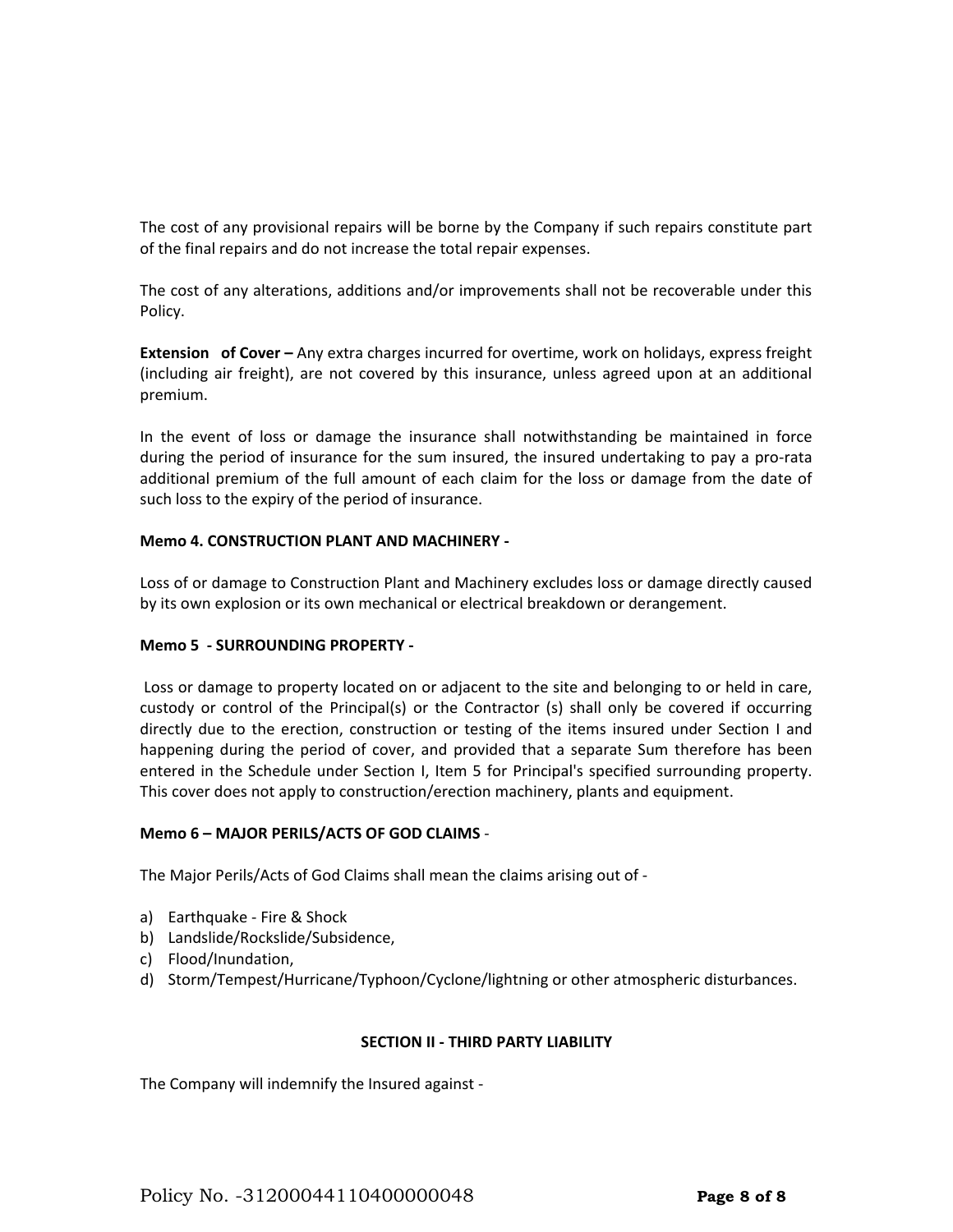- a) Legal liability for accidental loss or damage caused to property of other persons including property held in trust by or under custody of the Insured for which he is responsible excluding any such property used in connection with erection thereon;
- b) Legal liability (liability under contract excepted) for fatal or non-fatal injury to any person other than the Insured's own employees or workman or employees of the owner of the works or premises or other firms connected with any other erection work thereon, or members of the Insured's family or of any of the aforesaid; directly consequent upon or solely due to the erection of any property described in the Schedule.

Provided that the total liability of the Company during the period of Insurance under this clause shall not exceed the limits of Indemnity set opposite thereto in the Schedule.

In respect of a claim for compensation to which the indemnity provided herein applies, the Company will, in addition, indemnify the Insured against -

- **a)** all cost and expenses of litigation recovered by any claimant from the Insured, and
- b) all costs and expenses incurred with the written consent of the Company.

The exclusion contained in paragraphs (d), (f) & (g) in Section I of this Policy shall apply to this Section also.

# **EXCLUSIONS TO SECTION II -**

The Company will not indemnify the Insured in respect of -

- 1. The Excess stated in the Schedule to be borne by the Insured in any one occurrence related to property damage
- 2. Expenditure incurred in doing or redoing or making good or repairing or replacing anything covered or coverable under Section I of this Policy;
- 3. Liability consequent upon
	- a) bodily injury to or illness of employees or workmen of the Contractor(s) or the Principal(s) or any other firm connected with the project which or part of which is insured under Section I, or members of their families;
	- b) loss of or damage to property belonging to or held in care, custody or control of the Contractor(s), the Principal(s) or any other firm connected with the project which